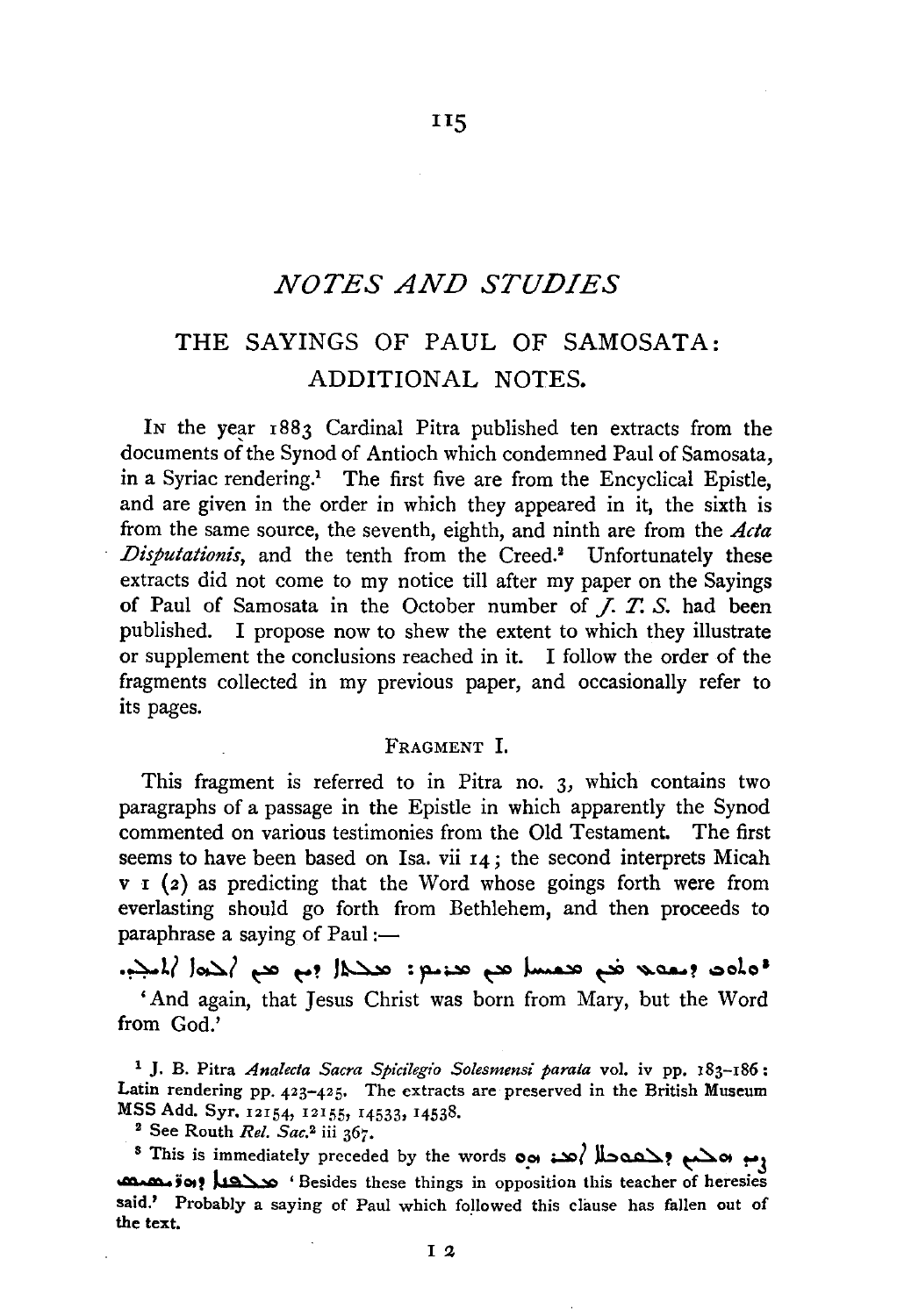### 116 THE JOURNAL OF THEOLOGICAl. STUDIES

This summary confirms the accuracy of the text of frag. i in the clause δς *έστιν* 'Iησούς Χριστός, on which I have elsewhere laid stress (p. 42). The connexion in which, as we now learn, it stood in the Epistle suggests that  $\tau \hat{\omega}$   $\partial \kappa \Delta \alpha v \partial \gamma \partial \psi$  *Yeyevnustrum* is Paul's gloss-supported by some modern commentators—on the closing words of Micah  $v_1(z)$ .

It should be noted that the first paragraph of the extract betrays the hand of a later editor in two places. It states that Immanuel was of two natures, the Divinity of the Word, and the body which was endowed with a rational soul (ميوه حيادات). The last phrase occurs also, as we shall see, in Pitra no. 1. But elsewhere it is said that Christ was composed of the Logos and the human body, no mention being made of the soul. See, e.g., the second paragraph of this extract, and Pitra nos.  $\mathfrak{r}$  (par. 2),  $\mathfrak{r}$ ,  $\mathfrak{r}$ ,  $\mathfrak{q}$ ,  $\mathfrak{r}$ ,  $\mathfrak{q}$ ,  $\mathfrak{q}$ ,  $\mathfrak{q}$ , reference is made to followers of Paul who to this day ( $\Delta \sim$   $\sim$ ) are infected with his opinions. Here at least the words ' to this day' must be a later insertion.

### FRAGMENT II.

Pitra no. 4 runs thus  $:$ 

«معا إنه لحية لحية! قال إنفة بين : وقد عليه أسو الأم لا تعليما ~{;..~ t:9f -~~?o r"???o .. Dto ~;? oot : ~ ~~o  $\mathsf{p}\in\mathsf{C}$  :  $\mathsf{p}\in\mathsf{C}$  .  $\mathsf{p}\in\mathsf{C}$  .  $\mathsf{p}\in\mathsf{C}$  .  $\mathsf{p}\in\mathsf{C}$  .  $\mathsf{p}\in\mathsf{C}$  . د.نما «ها.

'But now it is meet for us to intimate this, that he separates as two the Word and Jesus Christ ; as to whom *(se.* Jesus Christ) he has indicated both that he was weary and that he slept and that he hungered *:*  albeit he idly says that His whole being suffered these things, for previously he affirmed that the Word is in the whole man.'

, This extract quotes two sayings of Paul, the second of which was in an earlier part of the *Acta* than the first. The second, which I have not found elsewhere, is suitably placed after-perhaps not immediately after-*iv va* $\hat{\omega}$  in frag. ii l. 11. There accordingly we may insert some such words as

 $\hat{\eta}$ ν ο λόγος έν τω όλω ανθρώπω.

The first seems to be another report of the words a paraphrase of which is placed within brackets in frag. ii ll. II, I2. If so, it is probably, as far as it goes, a more exact representation of what Paul actually said, for the Epistle is obviously a better witness in such matters than Theodorus of Raithu.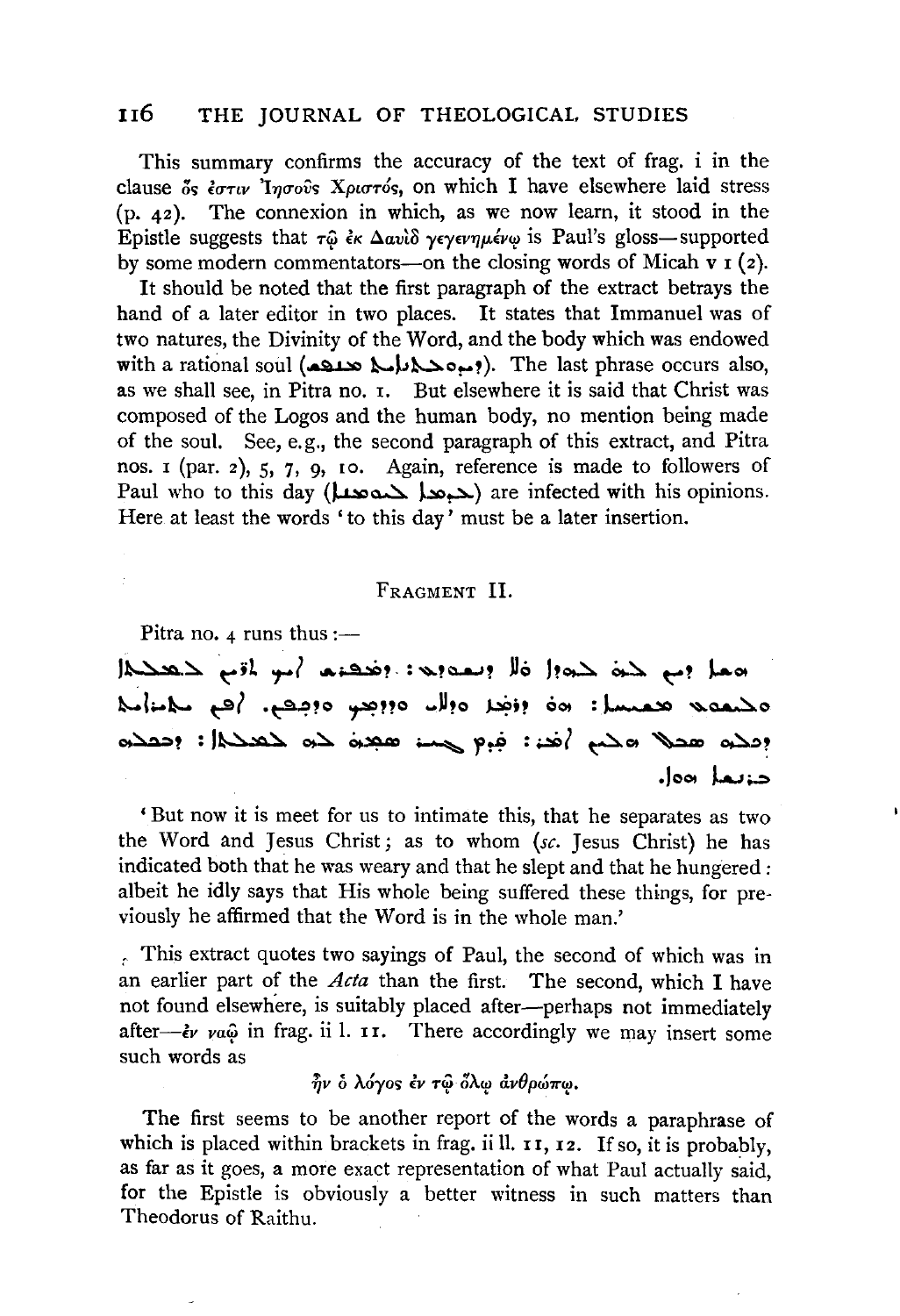There is also a reference to fragment ii in the first sentence of Pitra no. I, where we are told that the Epistle says :-

# وحد أس وحيحتا أحجر وه محكال مسقعة والحواز إلا أوهنانه أبلسه حجهنا وعنفم بروحياتاتي

'That not as in the prophets did the Word and Wisdom of God work. but was united in essence (συνουσιωμένος) to the body which was endowed with a rational soul' (lit. animated rationally).

We have here again the interpolated Compare frag. ii  $lll$ .  $q-11$ . reference to the rational soul.

The next sentence is a translation of the following, which Leontius quotes from the Epistle:-

τούτο δε ούκ αξιούσιν οι καθολικοί και εκκλησιαστικοί κάνονες αλλ' έκείνους μεν μετεσχηκέναι σοφίας εμπνεούσης έξωθεν, και άλλης ούσης παρ' αὐτοῖς· αὐτὴν δὲ τὴν σοφίαν δι' ἐαυτῆς ἐπιδεδημηκέναι οὐσιωδῶς ἐν τῷ ἐκ Μαρίας σώματι.

In Leontius this is a continuation of the passage quoted under frag.  $v$  (p. 28), which, like the first sentence of the present extract, refers to frag. ii. There it is obviously in its proper place, the word rooro pointing back to the statement of Paul quoted immediately before. In the extract before us there is nothing to which it can refer. It seems therefore that the two sentences of the extract are distinct passages of the Epistle.

### FRAGMENT VI.

Pitra no. 9 gives from the *Acta* the exact statement of Paul represented in the second part of this fragment, which I have printed from Malchion's paraphrase, as translated by Peter the Deacon. It runs thus  $:$   $-$ 

## (a) هڪلا (بره) هنوڪا لا هي او او سمجوم (شعبون

'The Word cannot become compounded, lest it should forsake its <sup>1</sup> glory.'

### (6) سعد والمزجد والمخدري.

'God forbid that it should be compounded and mingled.'

After (a) comes Malchion's short rejoinder,

### لا /ازدد: عددا ا دهینه.

' No, there is composition-the Word and its body.'

1 Syr. 'his'; probably a mistranslation of  $ab\tau\hat{\omega}$ , referring to  $\hat{\omega}$   $\lambda\hat{\omega}\gamma\hat{\omega}$ . Similarly on pp. 4, 5 the pronouns referring to  $\Delta \$  are masculine.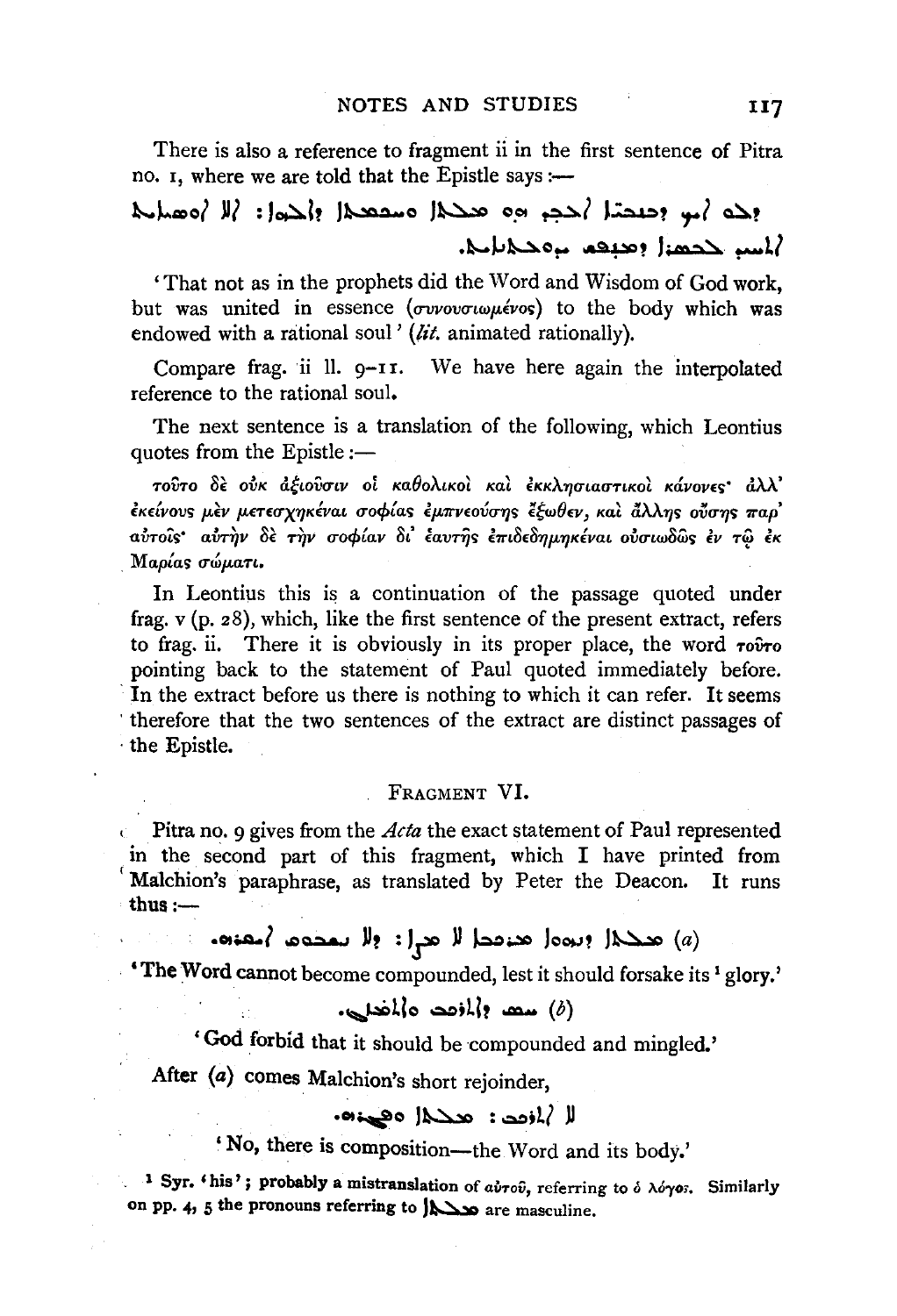After (b) follows Malchion's remark, حج حده والله وخل أسلا والموول فمصطل: ولل المحد والمصلاح المحاموم حعينه حنه المحمل

'On this account you will not confess composition, lest you should say that the Son of God is essentially (ούσιωδώς) in His body.'

This is the second sentence of Malchion's comment on Paul's saying, as reported by Peter (p. 29). There is nothing in it corresponding to Peter's 'sed sapientia secundum participationem'. It agrees more closely, however, that Peter's rendering with the parallel passage of the Epistle (p. 30) inasmuch as it has the equivalent of  $\partial \phi$   $\sigma \omega \mu$  instead of 'in eo'.

Of the latter passage there is a translation in Pitra no.  $6:$ 

لاعصعها إبر سصعدا: إساسا معصلات احمادها ملاه حاەھىل

This agrees exactly with the Greek of Leontius except that it omits μάθησιν καί and ούσιωμένην έν σώματι.<sup>1</sup>

### FRAGMENT VIII.

This fragment, as I have printed it, consists of no more than four words taken from Leontius's sixth extract from the Epistle, and it is obviously a mere paraphrase. In Pitra no. 8 the full text of the saying is translated from the  $Acta$  :-

لمولد تعمسل ماه وهم تعديم المنقف لمنقصكما وسواموا لحصوله:  $|0\rangle$ ochio cil oceant:  $|0\rangle$  ex externed  $|0\rangle$ loo إسم: 60 إهتم: مومد ققل وهسة إن 60 إلى المد وسلا للعنه الا مة ومع مع حدة محتمل: لا حدة فلا خصصهما من ومع مو حدقعا: هم ما إلمائ حسنا بمقصدا. هممان: أما حسن المقيم جتيل أضن محصلان أبل ولمقي محمسًا أضن

'Iesus Christ who was of Mary was joined to Wisdom and became one with it, and by means of it became Son and Christ.<sup>2</sup> For he [Malchion?] said that Jesus Christ was the Son of God who suffered, who endured buffeting on the cheeks and stripes, who was buried and

<sup>1</sup> Pitra conceals the resemblance by translating  $\lambda$  and by amicitiam. The word *Jaman is* the regular equivalent of συνάφεια in Nestorian theology.

<sup>&</sup>lt;sup>2</sup> Pitra, no doubt following the MS, punctuates 'became one, with it and by means of it, he became', &c.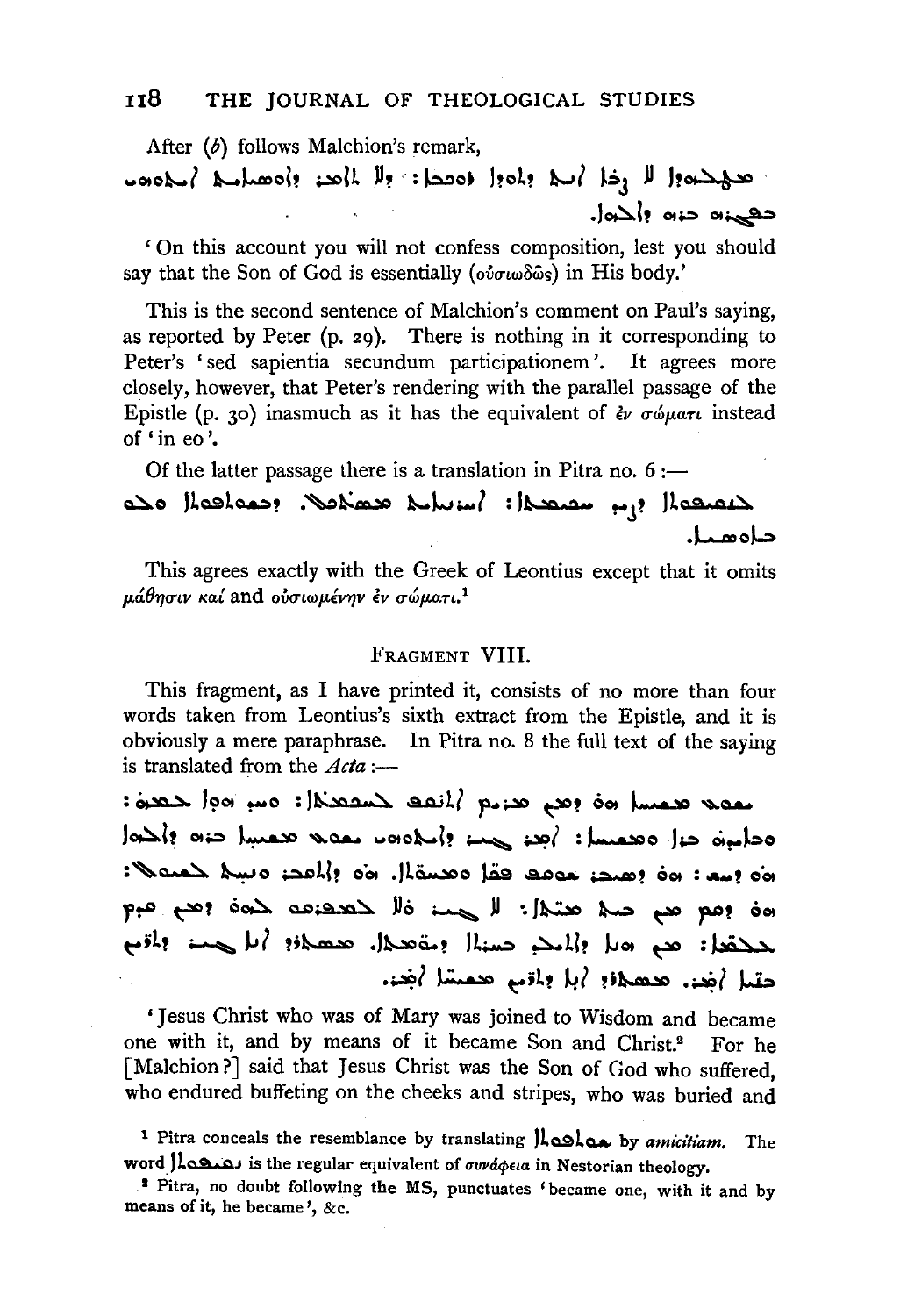descended to Sheol, who rose from the dead. For it is not fitting to divide that one who (was) before the ages from this who was born in the end of days. For I tremble to speak of two sons; I tremble to speak of two Christs.'

It will be observed that there is here a distinct pronouncement that Jesus Christ was Son. For the importance of this seep. 34·

The parallel passage of the Epistle (quoted from Leontius, p. 34) is translated in Pitra no. *z,* the first clause being omitted and an insignificant clause added at the end.

I have now to ask attention to a new saying of Paul, which I may designate as

#### FRAGMENT XIX.

## (تعظم المسابر المستعدم العربية العربية العربية العربية المسلم المسلم المسلم المسلم المسلم المسلم العربية المسلم  $( .|$ oo $|$ oo $|$ an loo

('The Word when alone, while it was not incarnate, had need of the Holy Spirit; and was passing under law.')

The evidence for this saying is in the following speech of Malchion, translated from the  $Acta$  (Pitra no.  $7$ ) :-

حلا عنوهم وقروم وقبل أوم لمعصلاتهم ومنحلا لمسويل م لا تعني منه الم تعليم الله من الله عنه من الله عنه الله عنه الله عنه الله عنه الله عنه الله عنه الله عنه الله ع<br>الله عنه الله عنه الله عنه الله عنه الله عنه الله عنه الله عنه الله عنه الله عنه الله عنه الله عنه الله عنه ا 01~ ~J..-,o( lo01 ~? '\*.:~~:> *»?* .lo."' lc01 J.=Q.:Q.J ~t Uo : مصد : امم : مصد : أمو من : أمو الله عليم الله عليم : أمصا الله عن الله عن الله عن الله عن الله عن الله عن ال  $A$ ata $\geq 1$ leque les les de la de

'Concerning the *qnuma* of our Saviour it is right to think thus : that the Word when alone, while it was not incarnate, had not need of the Holy Spirit, for the Spirit received of it; and it was not passing under law. But because it was united essentially ( $o\dot{v}\sigma\omega\delta\hat{\omega}s$ ) to its human body, as for the things which were happening to Him, it is as though He himself suffered them because of the composition and essential union (of the body) with Him.'

Assuming that Malchion is here combating a doctrine of his opponent, it seems clear that he would have regarded the words printed above as a sufficient statement of it. But it cannot be claimed that they approximate in the form of expression to any single utterance of Paul ; they may represent a whole group of his sayings in summary fashion, and possibly not with absolute fairness. We may reasonably infer, however, from Malchion's argument that Paul held the Logos to be distinct from, and in some measure subordinate to, the Holy Spirit. But it must be remembered that another saying has led us to believe that he made the Holy Spirit inferior to the Logos (p. 41).